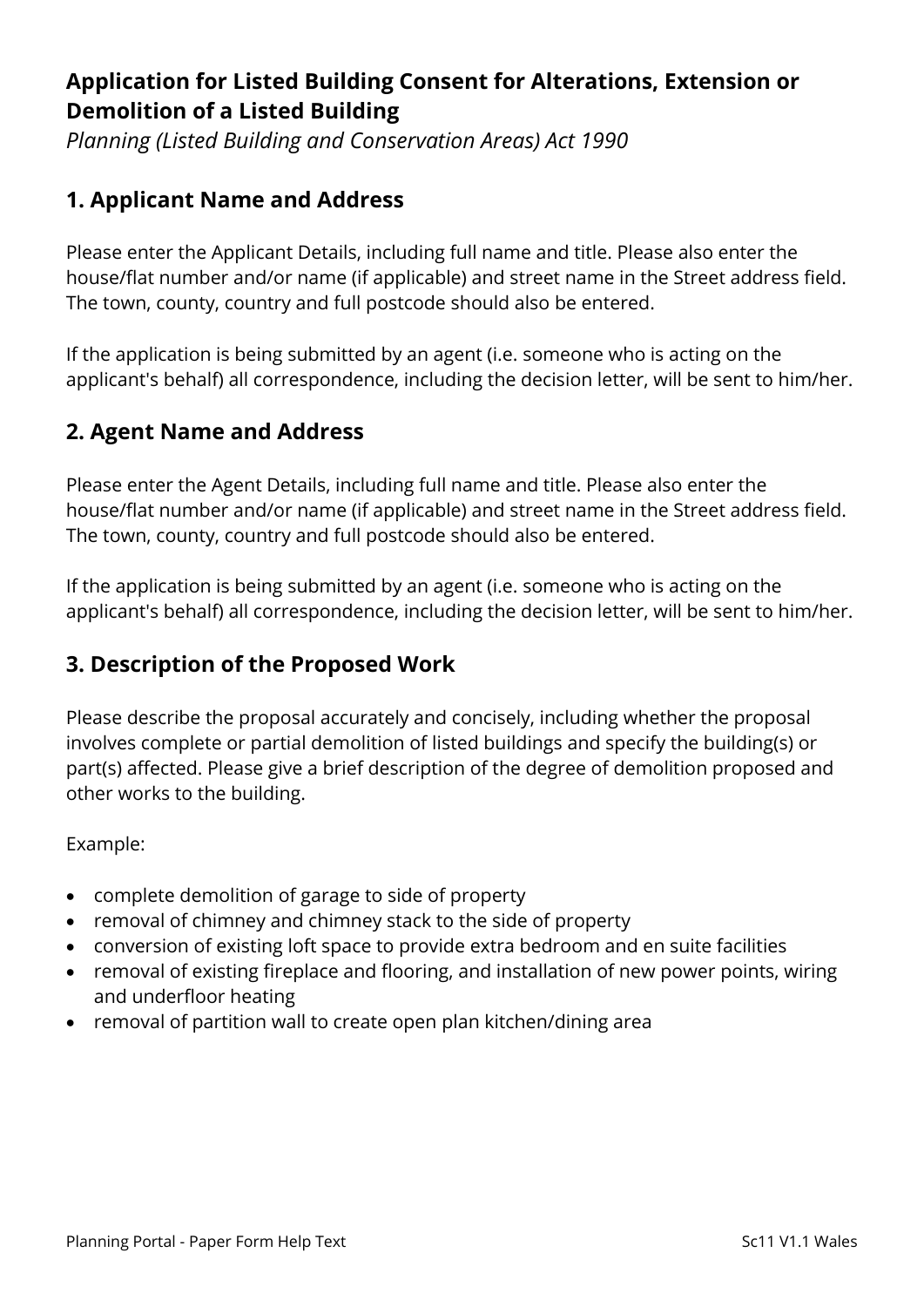# **4. Site Address Details**

Please enter the full postal address of the site. Enter the house/flat number and / or name (if appropriate) and street name in the Street address field. The town, county and full postcode should also be entered. If the application relates to open ground describe its location as clearly as possible (e.g. '*Land to rear of 12 to 18 High Street'* or provide a grid reference).

When you submit a location plan, it is recommended that this is at a scale of 1:1250 or 1:2500, showing at least two named roads and surrounding buildings. The properties shown should be numbered or named to ensure that the exact location of the application site is clear.

The application site must be edged clearly with a red line on the location plan. It should include all land necessary to carry out the proposed development (e.g. land required for access to the site from a public highway, visibility splays (access around a road junction or access, which should be free from obstruction), landscaping, car parking and open areas around buildings).

A blue line must be drawn on the plan around any other land owned by the applicant, close to or adjoining the application site.

All plans must be to a metric scale and any figured dimensions given in metres and a scale bar should be included. Each plan should show the direction of North.

#### **5. Related Proposals**

Please provide details of proposals for new buildings or other works on the site which accompany this application.

Where a proposal for the same site already has planning permission please provide a description of the proposal and the application reference number.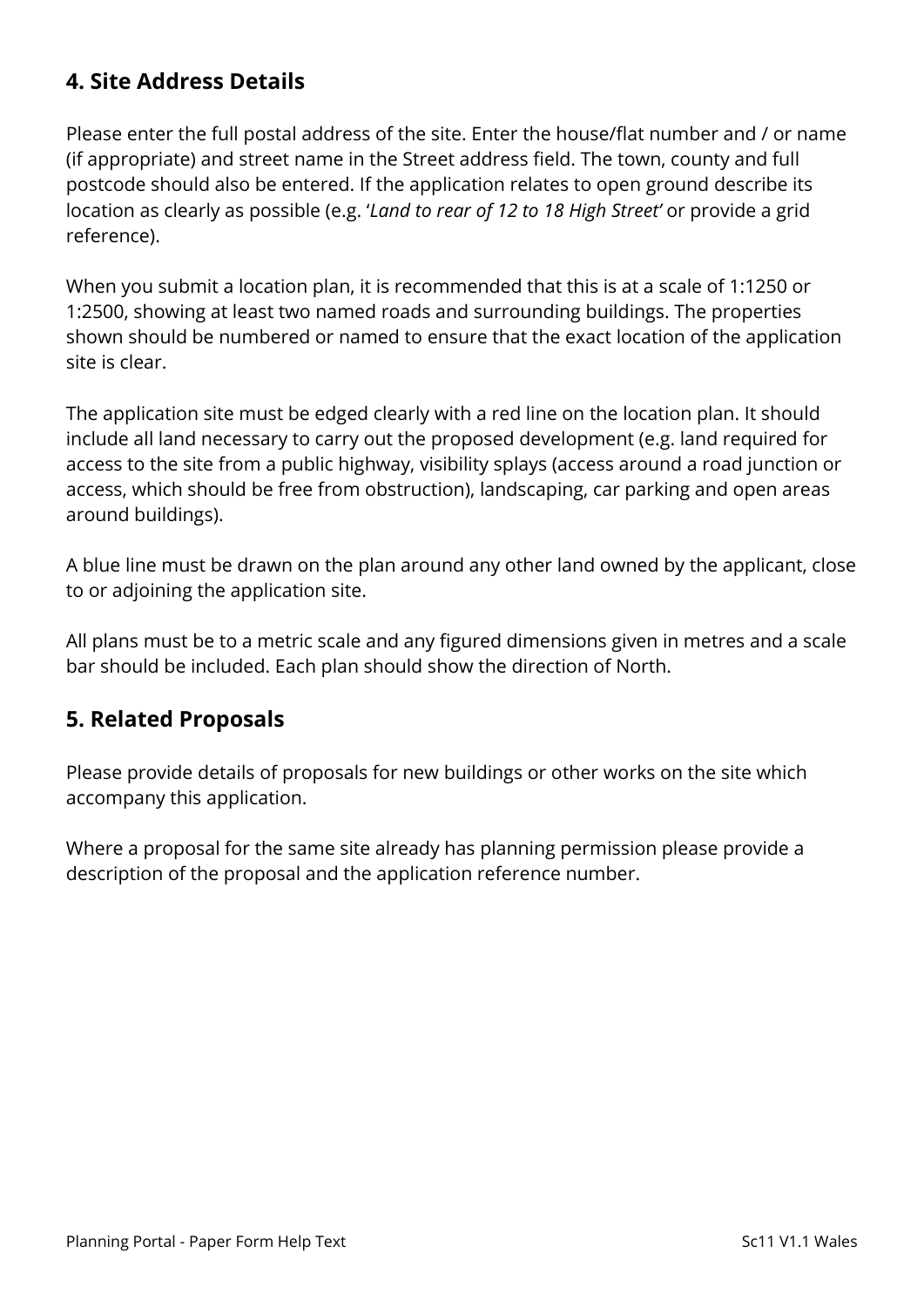# **6. Pre-application Advice**

The local authority may be able to offer (possibly for a fee) pre-application discussions before a formal application is submitted in order to guide applicants through the process. This can minimise delays later in processing the application.

Pre-application discussions can also help you and the planning authority identify areas of concern about your proposed development so that you can give consideration to amending your proposal before the application is submitted. The advice and guidance given to you at the pre-application stage is given in good faith. However, it does not guarantee or supply a definitive undertaking as to whether your proposal is likely to be acceptable.

If you have received pre-application advice from the planning service please indicate the reference/date of any correspondence or discussion and the name of the officer. If you do not know these details then please state '*Unknown*'.

This will assist the Council in dealing with your application as quickly as possible.

## **7. Neighbour and Community Consultation**

The Council will consult your neighbours in most circumstances. It is often better to tell your neighbours prior to submitting the application rather than letting the Council's official letter of notification bring the application to their attention for the first time.

#### **8. Authority Employee / Member**

You must declare whether the applicant or agent is a member of the council's staff, an elected member of the Council or related to a member of staff or elected member of the Council.

### **9. Materials**

Please describe the materials you wish to use for walls, roofs, etc, including the type, colour and name of all materials to be used.

Additional information may also be provided in a supporting statement or shown on drawings/plans.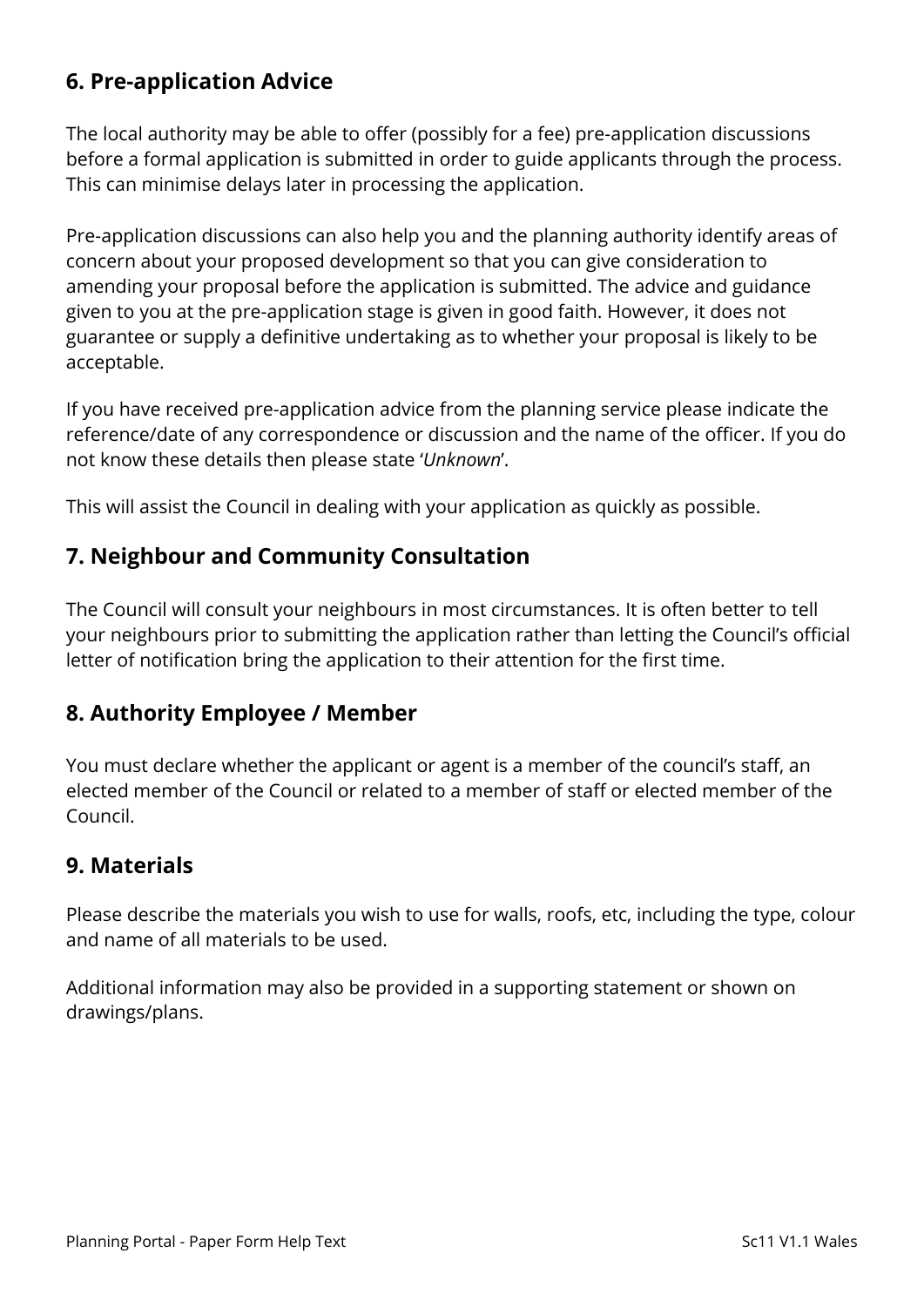## **10. Demolition**

If you have answered '*Yes*' to the total or partial demolition of a listed building then you will need to indicate whether it is total or partial demolition of the listed building or buildings within the curtilage of the listed building.

If it is partial demolition you will need to provide details of the volume of the listed building and part to be demolished. You should calculate the cubic content figure on the basis of the external dimensions of the property.

Where an application includes demolition your attention is drawn to the guidance set out in [Planning Policy Wales](http://gov.wales/topics/planning/policy/ppw/?lang=en) Chapter 6 "Conserving the Historic Environment".

The scope and degree of detail necessary in the written justification will vary according to the particular circumstances of each application. It is strongly recommended that the applicant/agent and officers discuss the scope and degree of detail to be included in this justification before submission of the application.

## **11. Listed Buildings Alterations**

A written explanation of the proposed works should include:

- an assessment of the impact of the works on the significance of the asset
- a statement of justification explaining why the works are desirable or necessary (this should include development appraisal where appropriate)
- an archaeological assessment or field evaluation and a mitigation strategy where important archaeological remains may exist, and

(when works include significant elements of demolition or rebuilding,) a structural report by an engineer familiar with heritage assets, which identifies defects and proposes remedies,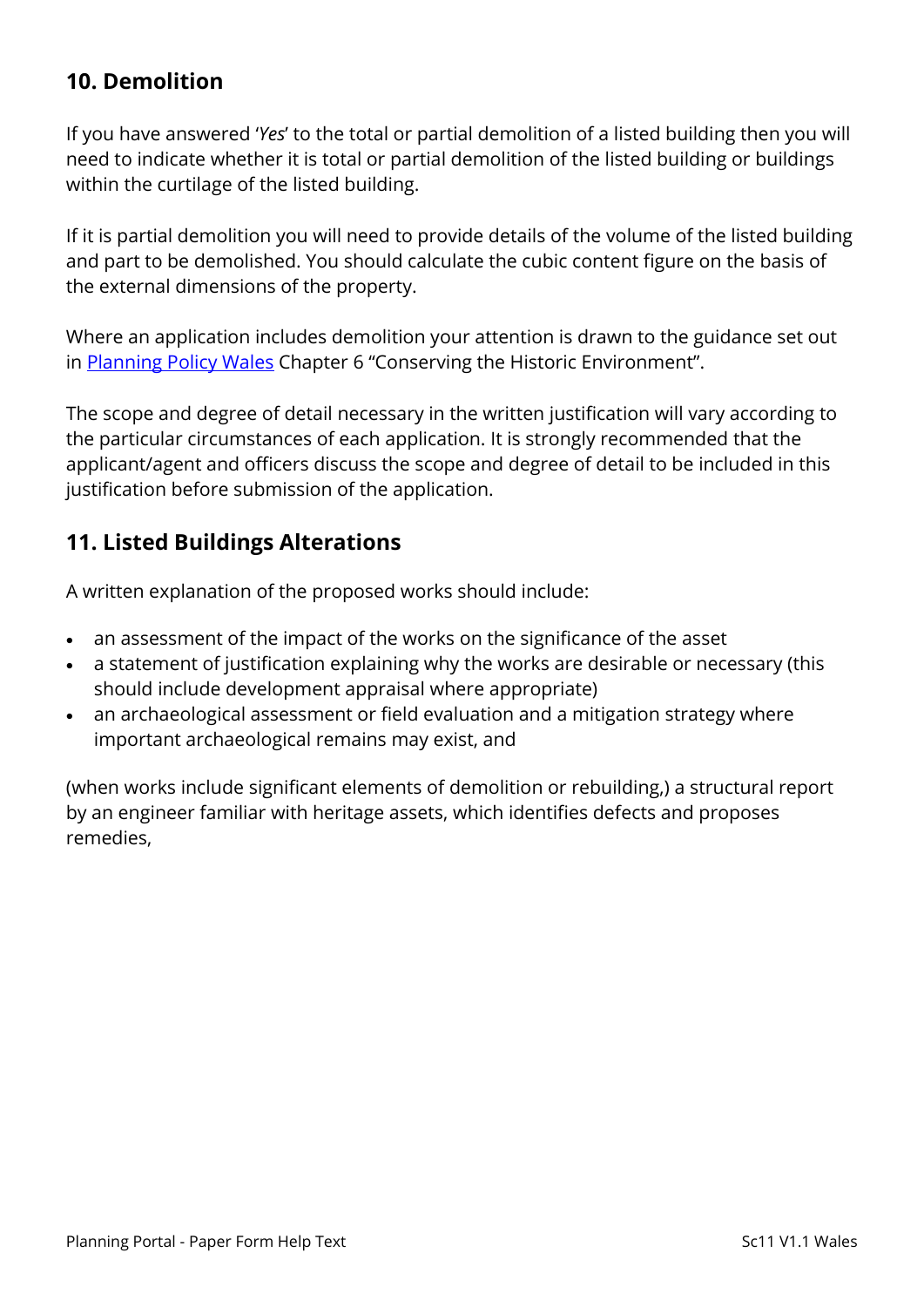# **12. Listed Building Grading**

When buildings are listed they are placed on statutory lists of buildings of 'special architectural or historic interest' compiled by the Welsh Assembly Government under the *Planning (Listed Buildings and Conservation Areas) Act 1990*, on advice from Cadw, the historic environment service of the Welsh Assembly Government.

Listed buildings are graded to show their relative importance:

- Grade I buildings are those of exceptional interest
- Grade II\* are particularly important buildings of more than special interest
- Grade II are of special interest, warranting every effort to preserve them

Please confirm the grade of the listed building which is the subject of this application. If you are unsure as to the grade of the building please contact the planning authority.

# **13. Immunity from Listing**

When permission is being sought or has been granted, any person may apply to Cadw, the historic environment service of the Welsh Assembly Government, for a certificate that it is not intended to list the building(s).

- If a certificate is granted, the building cannot be listed (and the local authority cannot issue a building preservation notice) for a period of five years.
- If the certificate is not granted, the building will normally be added to the statutory list.

An application for a certificate may be made only where an application (whether pending or granted) has been made for planning permission for development, which involves the alteration, extension or demolition of the building, although the applicant for that permission and the applicant for immunity from listing need not be the same person.

Applications for a certificate of immunity should normally be accompanied by a plan showing the position of the building or buildings involved and photographs of each elevation of the building; any notable interior features should be supplied together with details of the approximate date of its construction, the architect (if known) and any available information about the architectural or historic interest of the building.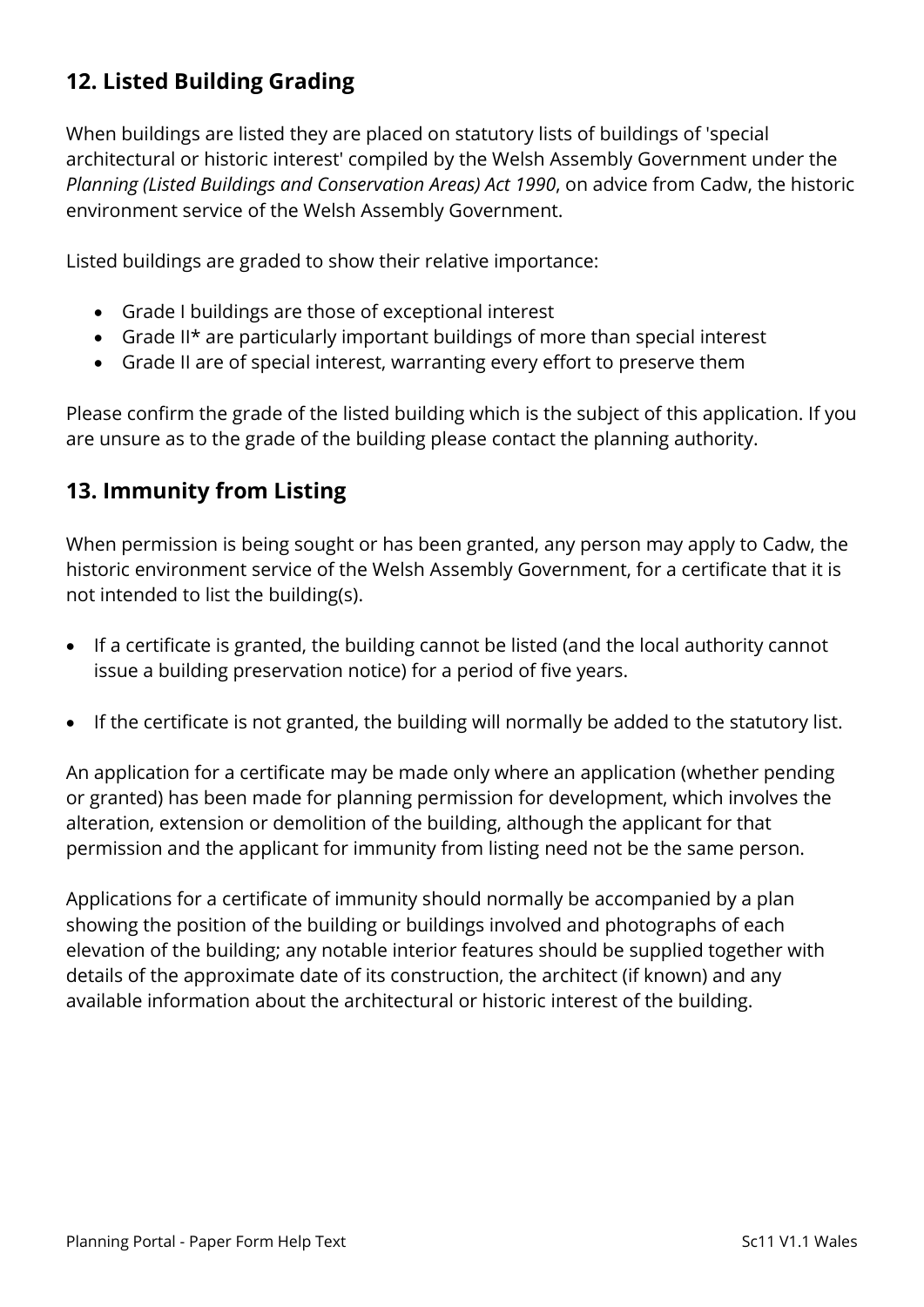## **14. Certificates**

An ownership certificate must be completed stating the current ownership of the land to which the application relates under the *Town and Country Planning (Development Management Procedure) (Wales) Order 2012*.

It is an offence, knowingly or recklessly, to complete a false or misleading certificate.

#### • **Certificate A - Sole Ownership**

Certificate A should only be completed if the applicant is the sole owner of the land to which the application relates (i.e. the applicant is the freeholder and there are no leaseholders with seven years or more remaining on their leases).

If the application involves a leasehold flat then certificate A does not apply as the applicant is not the sole owner. Therefore, in this circumstance, the applicant should complete certificate B,C or D (see details below).

#### • **Certificate B - Shared Ownership (All other owners known)**

Certificate B should be completed if the applicant is not the sole owner but knows the names and addresses of all the other owners (e.g. this certificate will need to be served if the proposals encroach onto adjoining land).

The Notice to Owners [\(Notice 1\)](https://ecab.planningportal.co.uk/uploads/1app/notices/notice1_wales.pdf) must also be completed and sent to all known owners.

A copy of the notice must also be sent with the application to the local authority.

#### • **Certificate C - Shared Ownership (Some other owners known)**

Certificate C should be completed if the applicant does not own all of the land to which the application relates and does not know the name and address of all of the owners.

The Notice to Owners [\(Notice 1\)](https://ecab.planningportal.co.uk/uploads/1app/notices/notice1_wales.pdf) must be completed and sent to all known owners.

Where the owner is unknown the Notice to Unknown Owners [\(Notice 2\)](https://ecab.planningportal.co.uk/uploads/1app/notices/notice2_wales.pdf) needs to be published in a local newspaper.

A copy of the notice must also be sent with the application to the local authority.

*…continued on next page…*